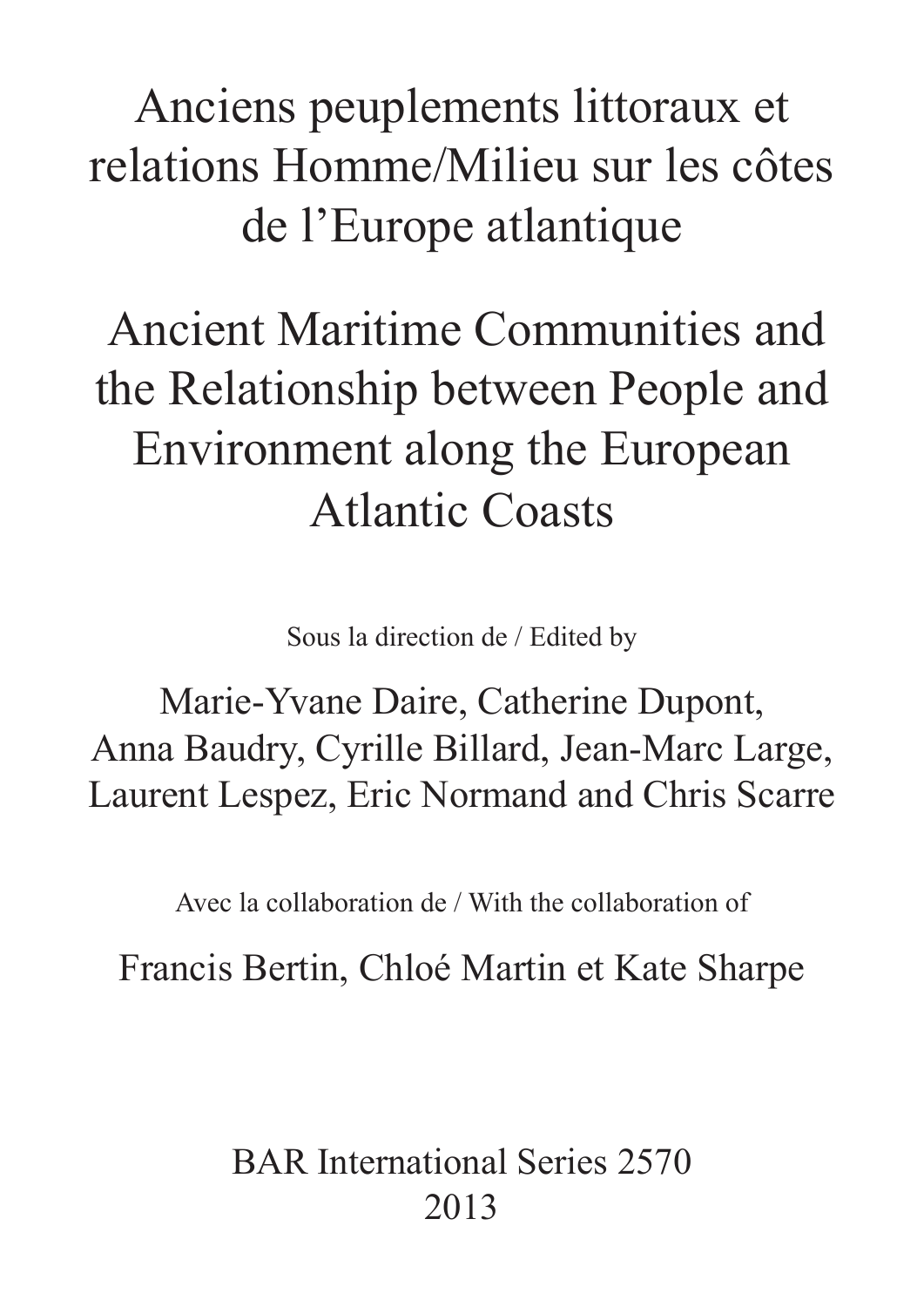#### Published by

Archaeopress Publishers of British Archaeological Reports Gordon House 276 Banbury Road Oxford OX2 7ED England bar@archaeopress.com www.archaeopress.com

#### BAR S2570

*Anciens peuplements littoraux et relations Homme/Milieu sur les côtes de l'Europe Atlantique / Ancient Maritime Communities and the Relationship between People and Environment along the European Atlantic Coasts* 

© Archaeopress and the individual authors 2013

# ISBN 978 1 4073 1191 3

pour citer ce volume / how to cite:

Daire M.Y., Dupont C., Baudry A., Billard C., Large J.M., Lespez L., Normand E., Scarre C. (dir.), 2013. Ancient Maritime Communities and the Relationship between People and Environment along the European Atlantic Coasts / Anciens peuplements littoraux et relations Home/Milieu sur les côtes de l'Europe atlantique. Proceedings of the HOMER 2011 Conference, Vannes (France), 28/09-1/10/2011. British Archaeological Reports, International Series 2570, Oxford: Archaeopress.

Printed in England by Information Press, Oxford

All BAR titles are available from:

Hadrian Books Ltd 122 Banbury Road Oxford OX2 7BP England www.hadrianbooks.co.uk

The current BAR catalogue with details of all titles in print, prices and means of payment is available free from Hadrian Books or may be downloaded from www.archaeopress.com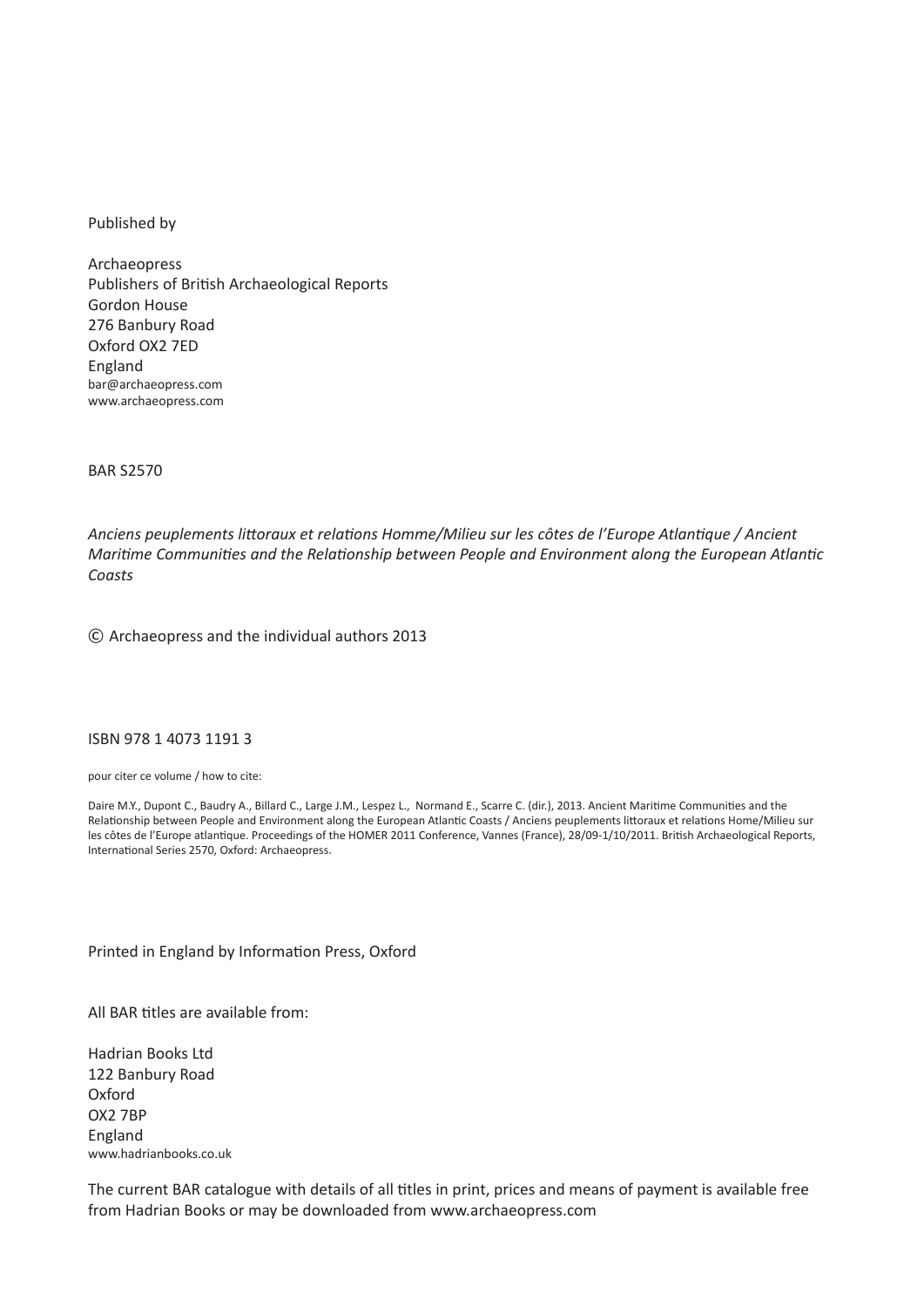# **BETWEEN THE SEA AND SKY: THE ARCHAEOLOGY OF AVIAN RESOURCE EXPLOITATION IN SCOTTISH ISLAND ENVIRONMENTS.**

Julia BEST,

School of History, Archaeology and Religion, Cardiff University, Cardiff, CF10 3EU, United Kingdom, email: bestjb@cardiff.ac.uk

Jacqui MULVILLE, School of History, Archaeology and Religion, Cardiff University, Cardiff, CF10 3EU, United Kingdom.

#### **INTRODUCTION**

Human populations in discrete coastal landscapes (and in particular small or marginal islands) often have an enduring relationship with the wild faunal resources in the locality. In liminal maritime landscapes animals can be gathered from the land, the sea and the air, providing a diverse resource base. In these settings birds, and particularly seabirds, can play an important role in people's diets and lives since they can produce a range of products including meat, eggs, oil, fat, feathers, skins, and bones for tools. Human interaction with these often very mobile resources in the past can inform upon their perception and use of the landscape around them, including the wild resources being targeted, seasonal exploitation, dietary contributions and the range of habitats being utilized. Avian data can also be used to explore changes in the environment or climate, extinct species, and past bird distributions and populations.

This paper explores the exploitation of birds at sites in the Scottish islands via research that involved collating existing data and combining this with the analysis of new assemblages. The Scottish islands include the Western Isles, Shetland and Orkney (Figure 1). The fowling information presented in this paper focuses mainly on the Outer Hebrides (inset of Figure 1) where these new analyses have recently developed the avian data available in the area which had previously had research gaps and relatively little inter-site comparison. The site of Cladh Hallan on South Uist will form an in depth case study. It will be considered alongside other South Uist sites such as Iron Age Dun Vulan and Hornish Point, Late Iron age and Norse Bornais and Norse Cille Pheadair, and within the wider North Atlantic data.

# **CLADH HALLAN**

# *The Site Background*

Between 1989 and 2003 the SEARCH project (Sheffield Environmental and Archaeological Research Campaign in the Hebrides) conducted excavations at Cladh Hallan on South Uist in the Outer Hebrides after sand quarrying exposed the prehistoric site. Excavation revealed, among

other features, a series of Late Bronze Age to Early Iron Age roundhouses. At least four of these houses were part of a terrace with each being an individual structure but sharing party walls (Pearson et al., 2004, 19; 2005, 530).

Before the construction of this terrace the area had contained Early Bronze Age ploughsoil and a cremation cemetery dated to 1940-1540 cal BC (95% probability) (Marshall *et al.*, 2010, 10). Above one of the cremations a Middle Bronze Age house was built around 1380-1185 cal BC (95% probability), and this produced the earliest bird bone at Cladh Hallan (Marshall *et al.*, 2010, 10; Pearson *et al.*, 2004, 63). After the abandonment of this house but before the construction of the terrace, a series of structures were erected followed by a period of pit digging and filling (Pearson *et al.*, 2004, 64-65). Next a series of human foundation deposits were placed and then roundhouse construction began *c.* 1135-1035 cal BC (95% probability) (Marshall *et al.*, 2010, 12). Then, as the roundhouse terrace was nearing the end of its occupation, around 635-535 cal BC (95% probability), two double roundhouses (House 640 and House 150) were constructed which produced the latest avian remains (Marshall *et al.*, 2010, 13; Pearson *et al.*, 2004, 66-75 and 85-86).

Cladh Hallan produced a large faunal assemblage in which the bird bone only made up a very small part. Over 20,000 identifiable mammal bones were recovered and around 5500 identifiable fish bones (Ingrem in preparation; Mulville in preparation). For both the mammals and fish the majority of the remains came from the Late Bronze age (*c*. 16,700 and 5000 respectively). Shell work has not yet been completed. The birds therefore make up approximately  $1.4\%$  of the total NISP (Number of Identified Specimens; mammal, fish, bird), and 1.4% of the Late Bronze Age and Early Iron Age total NISP. The birds have a high species diversity and make up over  $4\%$  of the total identifiable wild resources which include deer, fish and sea mammals.

#### **IDENTIFICATION, RECORDING AND QUANTIFICATION**

The bird bones were recovered by hand during excavation and by sieving all material through a one centimetre sieve; additional samples were collected from primary contexts.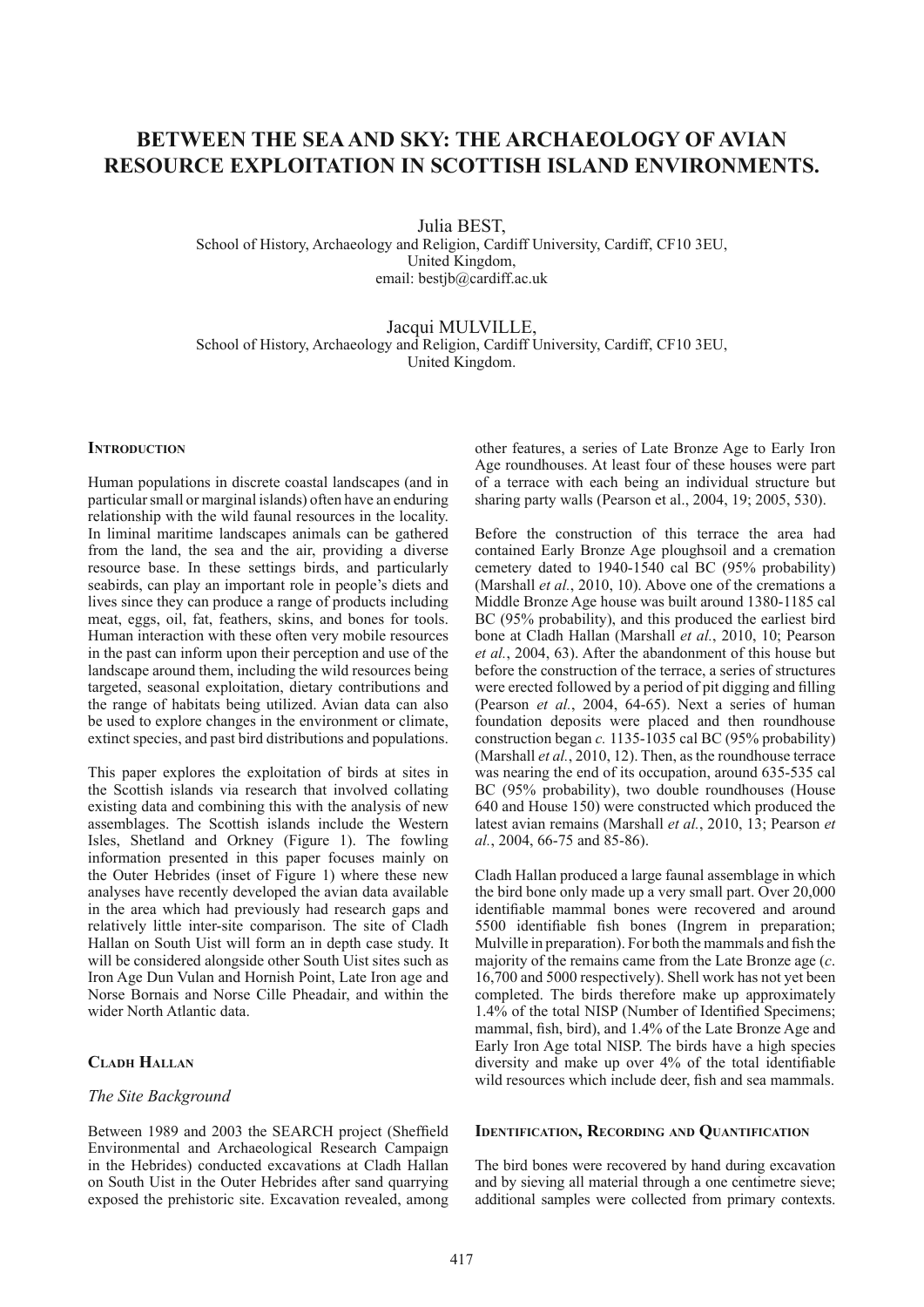

**Figure 1.** Map showing Cladh Hallan on South Uist and Other Archaeological Sites.

The remains were identified using Cardiff and Southampton University's reference collections and recorded following Cohen and Serjeantson's conventions (Cohen and Serjeantson 1996, 2-10). All of the avian material was analysed. Adrienne Powell conducted initial analysis and Julia Best completed analysis of the material, recorded and reported upon the data (Best and Powell in preparation).

Where not identifiable to species or family bones were assigned to broad size categories (based on Ayres *et al*., 2003, 360-406; Serjeantson 2009, 81-82). Due to the problems associated with identifying birds such as geese to exact species, similar separate groupings (i.e. "Large Grey Goose cf. Greylag" and "Goose Sp.") have been highlighted together in the NISP to help show frequency more clearly and counteract some biases of identification. These categories of confidence can otherwise make

overall abundance hard to see, particularly where only a few elements are distinctively identifiable to exact species. These grouped categories were remembered when considering overall abundance alongside species that had not been grouped. Taphonomic features and ageing data were recorded for all fragments. No sexual characteristics (i.e. medullary bone) were present in the assemblage.

The Minimum Number of Elements (MNE) was calculated as the sum of the most frequently occurring zone of each element for a species, taking side into account. The Minimum Number of Individuals (MNI) was taken as the highest MNE for each species. The MNIs in reality are likely to be much higher since the remains come from a variety of phases and locations. However, producing MNI by phase and location would have made the assemblages too small to handle effectively and would not have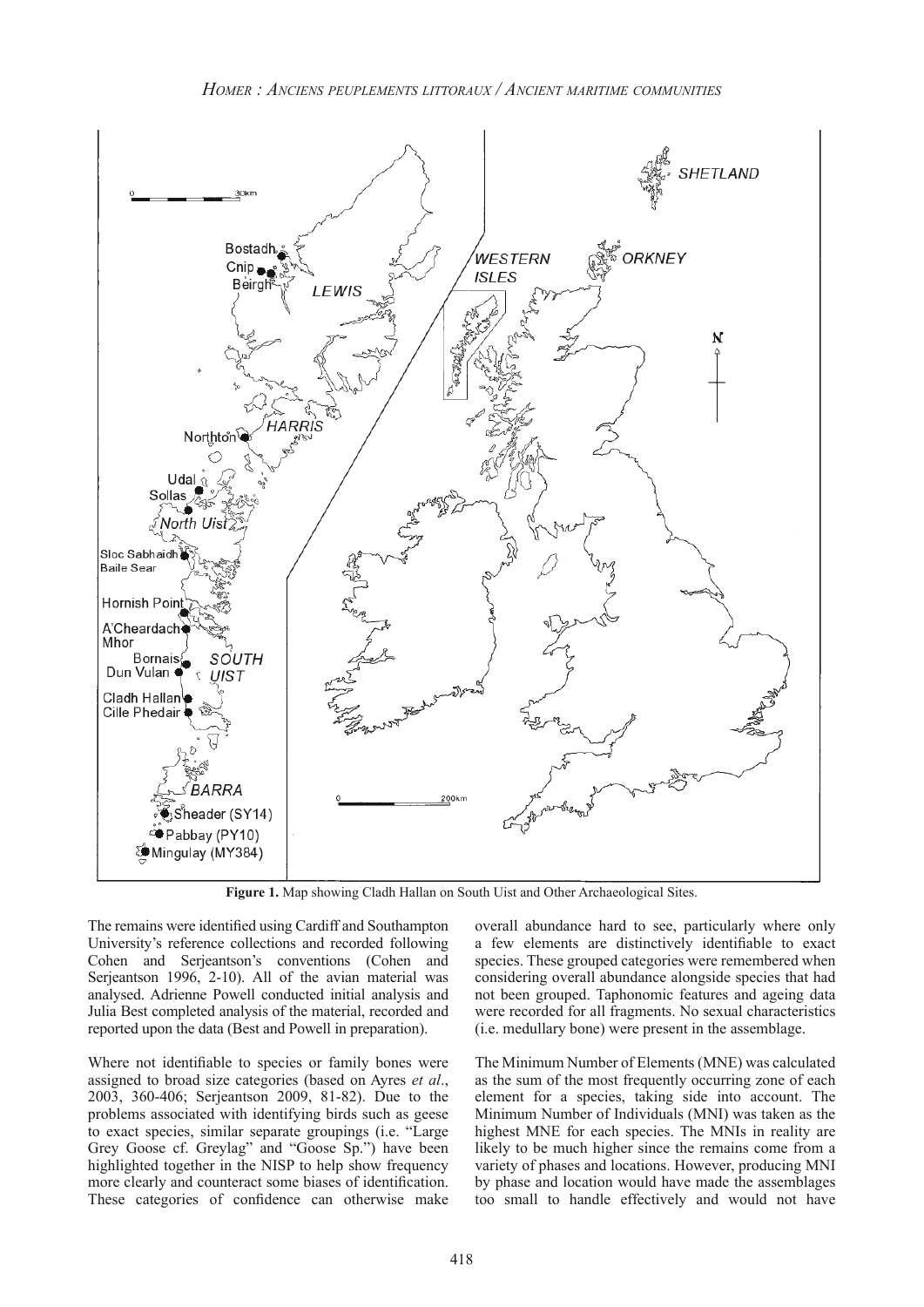considered the dispersal of bones from one individual across a site.

#### **CLADH HALLAN AVIAN ASSEMBLAGE**

The avian assemblage from Cladh Hallan consisted of 497 identified fragments, of which 354 could be assigned to species. The majority came from the Late Bronze Age to Early Iron Age settlement but there were a small number from before the construction of the terrace.

# *Pre-Terrace Assemblage*

The pre-terrace phases (1-7) produced 15 avian fragments with six identifiable to species. A large grey goose and a butchered curlew/oystercatcher were recovered from the Middle Bronze Age house. A phase six pit produced eight fragments including a gannet, a large grey goose, a medium wader and a probable great northern diver. None were burnt or gnawed but an unidentifiable very large bird fragment was worked into a probable bead. An unidentifiable juvenile bird was present, which (if anthropogenic) shows some exploitation of avian resources during the breeding season. Phase seven structures produced five fragments, only one of which was identifiable; this was a great northern diver, suggesting exploitation of winter visitors. The pre-terrace assemblage will not be considered here on in.

# *The Terrace Assemblage*

This assemblage consisted of 482 fragments of which 348 were identifiable to species, 76 to size category and 13 to likeness (i.e. cf. Gannet) while 45 were unidentifiable. The majority came from the main habitation phases of the roundhouse terrace (9-12) (Figure 2). Interestingly, two partial skeletons were present: a gannet with 42 fragments from a Phase 12 house and 13 bones from a pair of starling wings in Phase 16 House 150. When included in the data for means of comparison they are indicated by an asterisk (\*). The percentage NISP is presented both with and without the skeletons to avoid over representing the importance of a species.

| Phase                | 8   | $\Omega$ |    |     | 12.                                     | 12 |     |     |
|----------------------|-----|----------|----|-----|-----------------------------------------|----|-----|-----|
| No. of<br>Fragments  | 29  | 74       | 68 | 101 | 119                                     |    |     | 20  |
| $%$ of<br>Assemblage | 6.0 |          |    |     | $15.4$   14.1   21.0   24.7   2.1   0.2 |    | 1.0 | 4.1 |

**Figure 2.** Count of Cladh Hallan Bird Bones by Phase (minus skeletons).

# **AVIAN SPECIES: PATTERNS OF SUBSISTENCE**

# *Abundance of Species*

One of the most visible patterns seen in the avian assemblages from (temporally and geographically varied) archaeological sites in the Scottish islands is, unsurprisingly, the substantial presence of seabirds; in particular those species coming to land to breed in the spring and summer. Although exceedingly broad, this trend shows a continued use of wild resources specific to the maritime environment; a theme which can be seen in many forms across the North Atlantic coastal region. Many of the most commonly exploited seabird species only come to land to breed, making them a visually mobile resource by their presence or absence which could change the landscape of an island depending on the time of year.

Cladh Hallan was no exception to this trend. The avian assemblage was very diverse, containing at least 34 species, but bigger birds, and particularly seabirds, made up a large proportion (Figure 3). One species, the gannet, was dominant at Cladh Hallan making up nearly a third of the NISP (skeleton included). Excluding the skeleton the gannet was still the most numerous species accounting for over a fifth of the remains. The MNI in general reflected the NISP with the gannet again being prominent. The red grouse has a disproportionately high MNI of five for the nine bones present, implying that the bones recovered probably only represent a very small proportion of original avian assemblage.

Cormorant, shag and great auk were the next most frequent species at Cladh Hallan, with geese, gulls and swans also occurring commonly. All of the birds at Cladh Hallan are edible and these large birds would have provided more dietary input per kill. Other seabirds including puffin, guillemot and fulmar were fairly numerous, as was the curlew (a wader), and red grouse (a land bird). Several species such as the gannet and the puffin breed in large colonies providing a concentrated influx of food resources.

While the Cladh Hallan assemblage was dominated by the gannet, many of the 33 other species were sparsely represented with less than five fragments. This pattern has been observed at many geographically and temporally varied assemblages in the Scottish islands, where the avian remains frequently present a pattern of resource use that is both focused and very diverse. The avian assemblages from other sites regularly have high species diversity, but like Cladh Hallan they frequently have a seabird focus and are often dominated by one or two particular species which vary from site to site. For example, the recently analysed Norse assemblage from Cille Pheadair was dominated by large gulls (herring/lesser black-backed gull and great black-backed gull) but out of the 28 species present two thirds had less than ten fragments (Best and Cartledge in preparation). Gulls also dominated the Iron Age avian assemblage at the nearby site of Bornais Mound 1 where they made up nearly two thirds of bird remains with many other species only having one or two bones present (Cartledge and Serjeantson 2012, 343). Other sites such as Iron Age Dun Vulan do not have one dominant species but display a heavy focus on a particular group, in this case the auk family (including great auk, guillemot, puffin and razorbill), but once again a large range of species are only present in small quantities (Cartledge and Grimbly 1999, 283-288).

The number and range of species with low frequencies at Cladh Hallan and other sites suggests opportunistic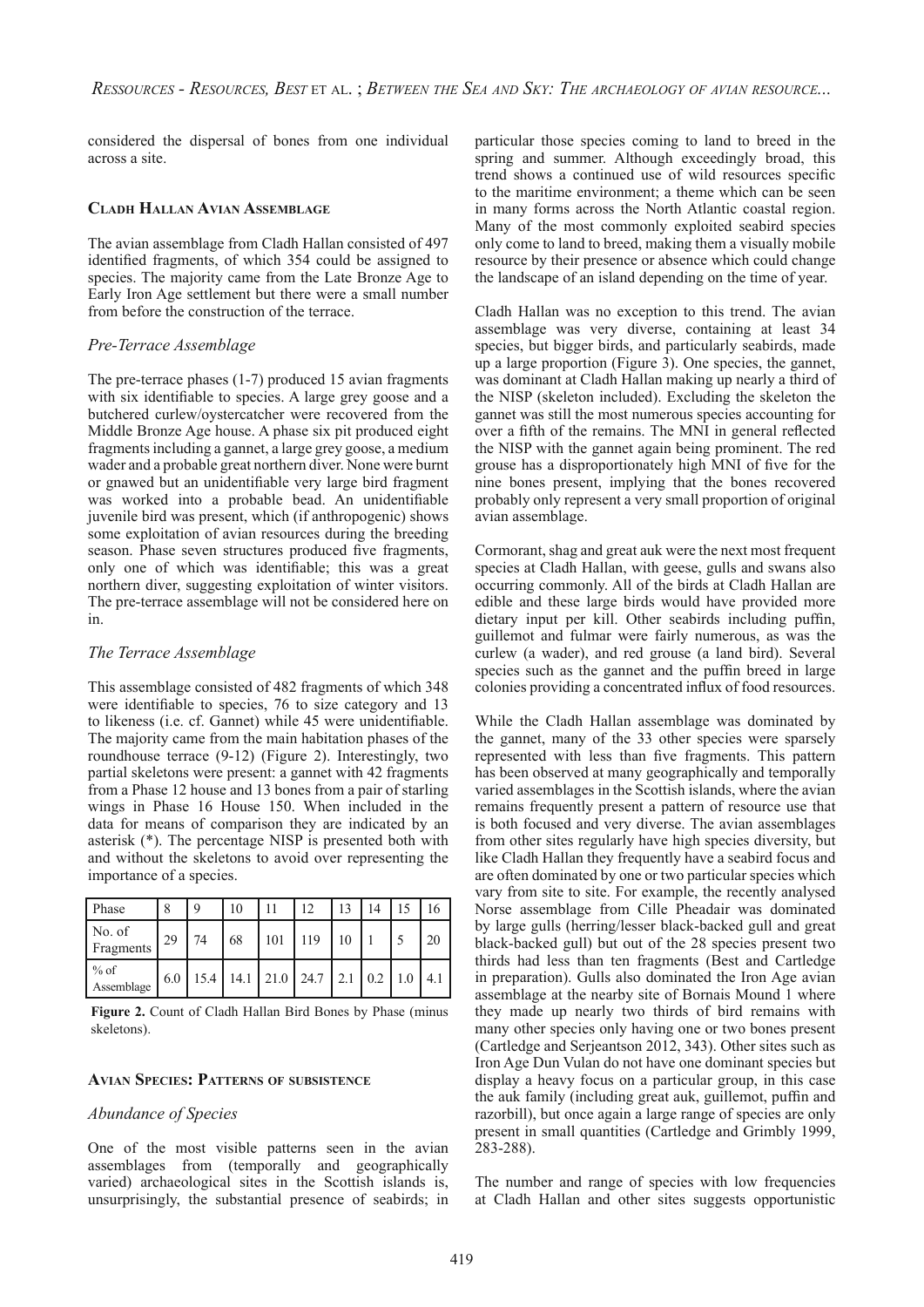# *HOMER : ANCIENS PEUPLEMENTS LITTORAUX / ANCIENT MARITIME COMMUNITIES*

| Species                            | Scientific Name            | <b>NISP</b><br>(+Skels) | % NISP<br>(+Skels) | % NISP<br>(-Skels) | <b>MNI</b>     |
|------------------------------------|----------------------------|-------------------------|--------------------|--------------------|----------------|
| Gannet                             | Morus Bassanus             | 103                     | 29.6               | 20.8               | $5*$           |
| Cormorant                          | Phalacrocorax carbo        | 17                      | 4.9                | 5.8                | $\overline{2}$ |
| Goose Sp.                          | Anser / Branta Sp.         | 11                      | 3.2                | 3.8                | $\overline{2}$ |
| Large Grey Goose cf. Greylag       | Anser Sp. cf. Anser        | 11                      | 3.2                | 3.8                | $\overline{2}$ |
| Brent / Barnacle Goose             | Branta bernicla /leucopsis | 5                       | 1.4                | 1.7                | 1              |
| Gull Sp.                           | Laridae Sp.                | 10                      | 2.9                | 3.4                | $\overline{2}$ |
| <b>Great Black-Backed Gull</b>     | Larus marinus              | 9                       | 2.6                | 3.1                | $\mathbf{1}$   |
| Herring / Lesser Black-Backed Gull | Larus argentatus / fuscus  | $\overline{7}$          | 2.0                | 2.4                | $\overline{2}$ |
| Swan Sp.                           | Cygnus Sp.                 | 17                      | 4.9                | 5.8                | $\overline{2}$ |
| Swan cf. Whooper                   | cf. Cygnus Cygnus          | $\overline{\mathbf{4}}$ | 1.1                | 1.4                | $\mathbf{1}$   |
| <b>Great Auk</b>                   | Pinguinus impennis         | 14                      | 4.0                | 4.8                | 3              |
| Shag                               | Phalacrocorax aristotelis  | 14                      | 4.0                | 4.8                | $\overline{2}$ |
| Curlew                             | Numenius arquata           | 10                      | 2.9                | 3.4                | $\overline{2}$ |
| <b>Small Passerine</b>             | <b>Small Passerine</b>     | 10                      | 2.9                | 3.4                | $\overline{c}$ |
| <b>Red Grouse</b>                  | Lagopus lagopus            | 9                       | 2.6                | 3.1                | 5              |
| Puffin                             | Fratercula arctica         | 8                       | 2.3                | 2.7                | $\overline{2}$ |
| Guillemot                          | Uria aalge                 | $\overline{7}$          | 2.0                | 2.4                | $\overline{2}$ |
| Fulmar                             | Fulmarus glacialis         | 6                       | 1.7                | 2.0                | $\overline{2}$ |
| Snipe                              | Gallinago gallinago        | 4                       | 1.1                | 1.4                | 1              |
| Shag / Cormorant                   | Phal. aristotelis/carbo    | 4                       | 1.1                | 1.4                | 1              |
| Large Wader cf. Curlew             | cf. Numenius arquata       | 4                       | 1.1                | 1.4                | 1              |
| Starling                           | Sturnus vulgaris           | 16                      | 4.6                | 1.0                | $3^*$          |
| <b>Great Northern Diver</b>        | Gavia immer                | 3                       | 0.9                | 1.0                | 1              |
| Carrion Crow / Rook                | Corvus corone / frugilegus | 3                       | 0.9                | 1.0                | 1              |
| Dunlin                             | Calidris alpina            | 3                       | 0.9                | 1.0                | 1              |
| Rock / Stock Dove                  | Columba livia / oenas      | 3                       | 0.9                | 1.0                | 1              |
| Small Wader                        | Small Charadriiforme       | 3                       | 0.9                | 1.0                | 1              |
| Razorbill / Guillemot              | Alca torda / Uria aalge    | 3                       | 0.9                | 1.0                | 1              |
| Golden Plover                      | Pluvialis apricaria        | $\overline{2}$          | 0.6                | 0.7                | 1              |
| <b>Oyster Catcher</b>              | Haematopus ostralegus      | $\overline{2}$          | 0.6                | 0.7                | $\overline{2}$ |
| Crane                              | Grus grus                  | $\overline{2}$          | 0.6                | 0.7                | 1              |
| Jack Snipe                         | Lymnocryptes minimus       | $\overline{2}$          | 0.6                | 0.7                | $\overline{2}$ |
| Razorbill                          | Alca torda                 | $\overline{2}$          | 0.6                | 0.7                | 1              |
| Shelduck                           | Tadorna tadorna            | $\overline{c}$          | 0.6                | 0.7                | 1              |
| Water Rail                         | Rallus aquaticus           | 2                       | 0.6                | 0.7                | 1              |
| Lapwing / Godwit                   | Vanellus Vanellus/Limosa   | 1                       | 0.3                | 0.3                | 1              |
| <b>Black Guillemot</b>             | Cepphus grylle             | 1                       | 0.3                | 0.3                | 1              |
| Curlew / Herring Gull              | Numenius arquata / Larus   | 1                       | 0.3                | 0.3                | 1              |
| Galliform Sp.                      | Galliform Sp.              | 1                       | 0.3                | 0.3                | 1              |
| Large Duck cf. Mallard             | cf. Anas platyrhynchos     | 1                       | 0.3                | 0.3                | 1              |
| Duck Sp.                           | Duck Sp.                   | 1                       | 0.3                | 0.3                | 1              |
| Lapwing                            | Vanellus vanellus          | 1                       | 0.3                | 0.3                | 1              |
| Little Auk                         | Alle alle                  | 1                       | 0.3                | 0.3                | 1              |
| Manx Shearwater                    | Puffinus puffinus          | 1                       | 0.3                | 0.3                | 1              |
| Raptor cf. Buzzard                 | cf. Buteo buteo            | 1                       | 0.3                | 0.3                | 1              |
| Eagle cf. White-Tailed             | cf. Haliaeetus albicilla   | 1                       | 0.3                | 0.3                | 1              |
| Red Breasted Merganser             | Mergus serrator            | 1                       | 0.3                | 0.3                | 1              |
| Red Grouse / Ptarmigan             | Lagopus lagopus / muta     | 1                       | 0.3                | 0.3                | 1              |
| Shearwater                         | Puffinus Sp.               | 1                       | 0.3                | 0.3                | 1              |
| Teal                               | Anas crecca                | 1                       | 0.3                | 0.3                | 1              |
| Large Wader                        | Large Charadriiforme       | 1                       | 0.3                | 0.3                | 1              |

Figure 3. Cladh Hallan Avian NISP and MNI (including and excluding skeletons "Skels"), arranged by NISP frequency.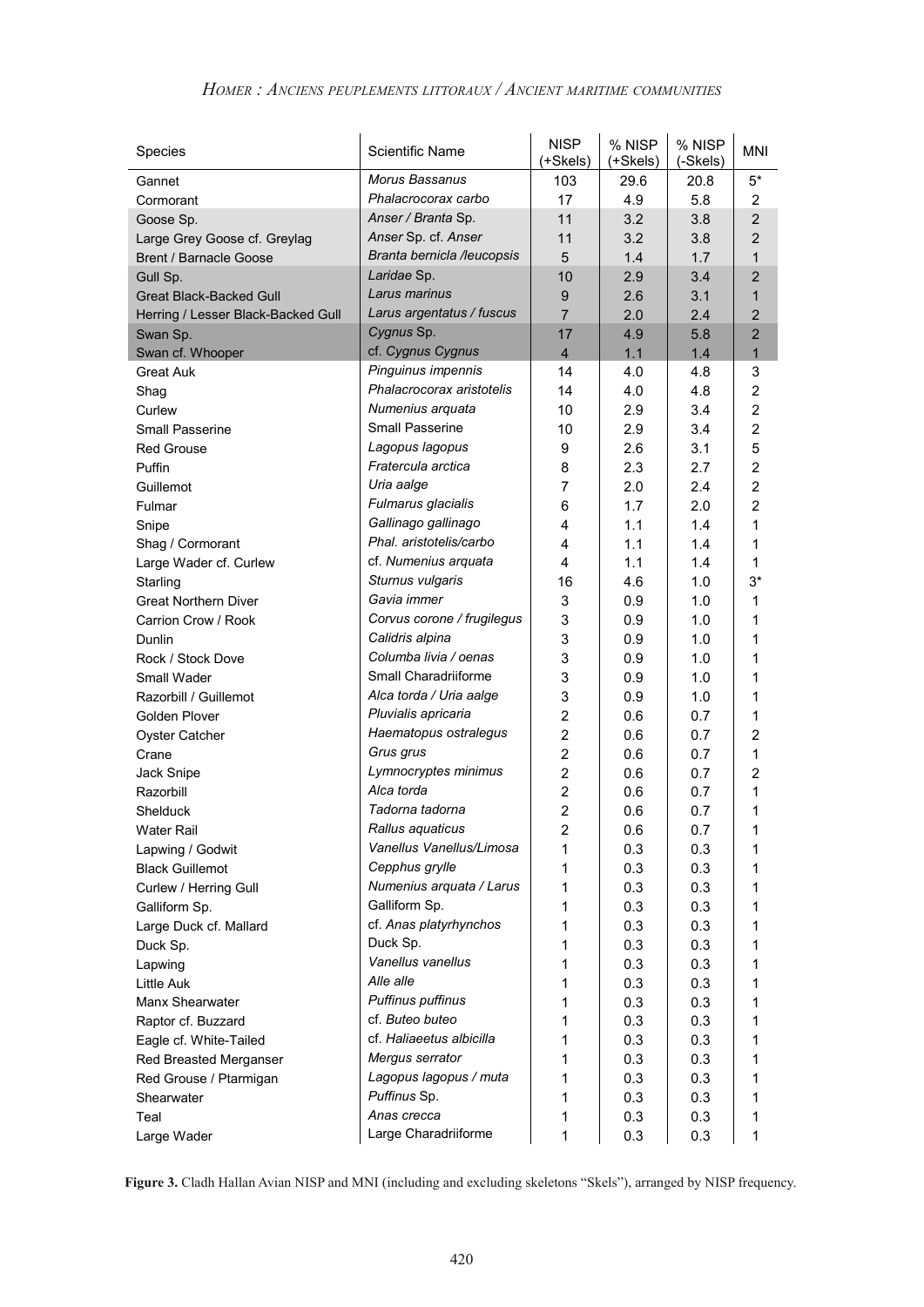fowling of birds when encountered, in addition to the targeted capture of certain species. However, when many different species are exploited in small numbers they can still form a sizable resource and component of the overall fowling economy. This shows a logical and flexible use of the natural resources in these insular environments, which is seen at sites from the Neolithic into the Norse period and sometimes beyond.

Throughout the main habitation phases (8-12) a similar range of species were exploited with an enduring focus on gannet, cormorant, great auk, shag, swans, geese and gulls. Whilst seabirds dominate these phases; waterbirds, waders and land birds are repeatedly caught. The houses and forecourt produced a similar range of species but there is less diversity in the other areas. Gannet is most frequent in Phase 12.

However, the small assemblages from the later phases (13-16) have a much diminished species diversity and gannet is notably rare with only one specimen. The limited fowling may be focused on avian resources available in multiple seasons. The great auk is absent from these later phases, perhaps indicting decline even at this early date (see Chronological Trends, *infra*).

#### *Processing of the Bird Resources*

At Cladh Hallan the majority of the bird bone (in all phases) came from within the houses; implying that processing, consumption and some deposition took place within the roundhouse environment. In total 61% came from within a house, 7% from the forecourt of a house and 32% from other areas.

A wide range of elements were represented from all parts of the body, suggesting that birds were taken to the site as entire carcasses and processed there. An element count showed that wing elements dominated the assemblage as a whole, particularly the humerus which alone accounts for nearly 18% of the elements. Long bones of the leg and the coracoid are the next most frequent by count. This pattern is consistently visible in the main habitation phases.

For the most commonly exploited species the MNEs reflect the element count (Figure 4). There is a strong dominance of wing elements with the humerus being the most consistent frequently occurring element, followed by bones of the lower leg (particularly the tibiotarsus) and the pectoral girdle (primarily coracoid but also furcula and scapula). Although wing bones dominate the assemblage, leg bones are not underrepresented with the tibiotarsus in

| Element                                                                                                                                                                                                                                                                         | Gannet                                                                             | Cormorant                                                 | Goose Sp.                                                 | ৳<br>Goose<br>Large Grey<br>Greylag | Goose<br>Brent / Barnacle | Gull Sp.                                   | $\bar{5}$<br>Great Black-Backed | <b>J</b><br>Herring / LBB | Swan Sp.                                   | Swan cf. Whooper | Auk<br>Great.              | Shag                                       | Curlew                                  | Puffin                   | Guillemot                                | Red Grouse | Fulmar                        |
|---------------------------------------------------------------------------------------------------------------------------------------------------------------------------------------------------------------------------------------------------------------------------------|------------------------------------------------------------------------------------|-----------------------------------------------------------|-----------------------------------------------------------|-------------------------------------|---------------------------|--------------------------------------------|---------------------------------|---------------------------|--------------------------------------------|------------------|----------------------------|--------------------------------------------|-----------------------------------------|--------------------------|------------------------------------------|------------|-------------------------------|
| Skull<br>Quadrate<br>Premaxila<br>Mandible<br>Furcula<br>Coracoid<br>Scapula<br>Humerus<br>Ulna<br>Radius<br>Carpometacarpus<br>Proximal Phalanx of the Major Digit<br>Distal Phalanx of the Major Digit<br>Proximal Phalanx of the Minor Digit<br><b>Wing Digit</b><br>Sternum | 1<br>1<br>1<br>2<br>1<br>5<br>5<br>4<br>$\overline{2}$<br>4<br>1<br>$\overline{2}$ | 1<br>1<br>1<br>$\overline{2}$<br>$\overline{2}$<br>1<br>1 | 1<br>1<br>1<br>$\overline{2}$<br>$\overline{2}$<br>1<br>1 | 1<br>1<br>$\overline{2}$<br>1<br>1  | 1<br>1<br>1               | $\overline{2}$<br>1<br>$\overline{2}$<br>1 | 1<br>1<br>1<br>1                | 1                         | 1<br>$\overline{2}$<br>$\overline{2}$<br>1 | 1<br>1<br>1      | 1<br>1<br>1<br>3<br>1<br>1 | $\overline{2}$<br>$\overline{2}$<br>1<br>1 | 1<br>1<br>1<br>1<br>1<br>$\overline{2}$ | 1<br>$\overline{2}$<br>1 | 1<br>$\mathbf{1}$<br>$\overline{2}$<br>1 | 1<br>1     | 1<br>1<br>1<br>$\overline{2}$ |
| <b>Sternal Rib</b><br><b>Cervical Vertebrae</b><br><b>Thoracic Vertebrae</b><br>Synsacrum<br>Pelvis<br>Femur<br><b>Tibiotarsus</b><br>Tarsometatarsus<br><b>Phalanx of Foot</b>                                                                                                 | $\overline{2}$<br>1<br>3<br>2<br>1<br>1                                            |                                                           | 1<br>1                                                    | 1<br>1                              | 1                         | 1                                          | 1                               | $\overline{2}$            | 1<br>1<br>$\overline{2}$<br>$\overline{2}$ |                  | 2<br>1                     | 1<br>1<br>1<br>1                           | 2                                       | 1<br>$\overline{2}$      | $\overline{2}$                           | 1<br>5     | 1                             |

**Figure 4.** MNE for Main Cladh Hallan Species (excluding skeleton).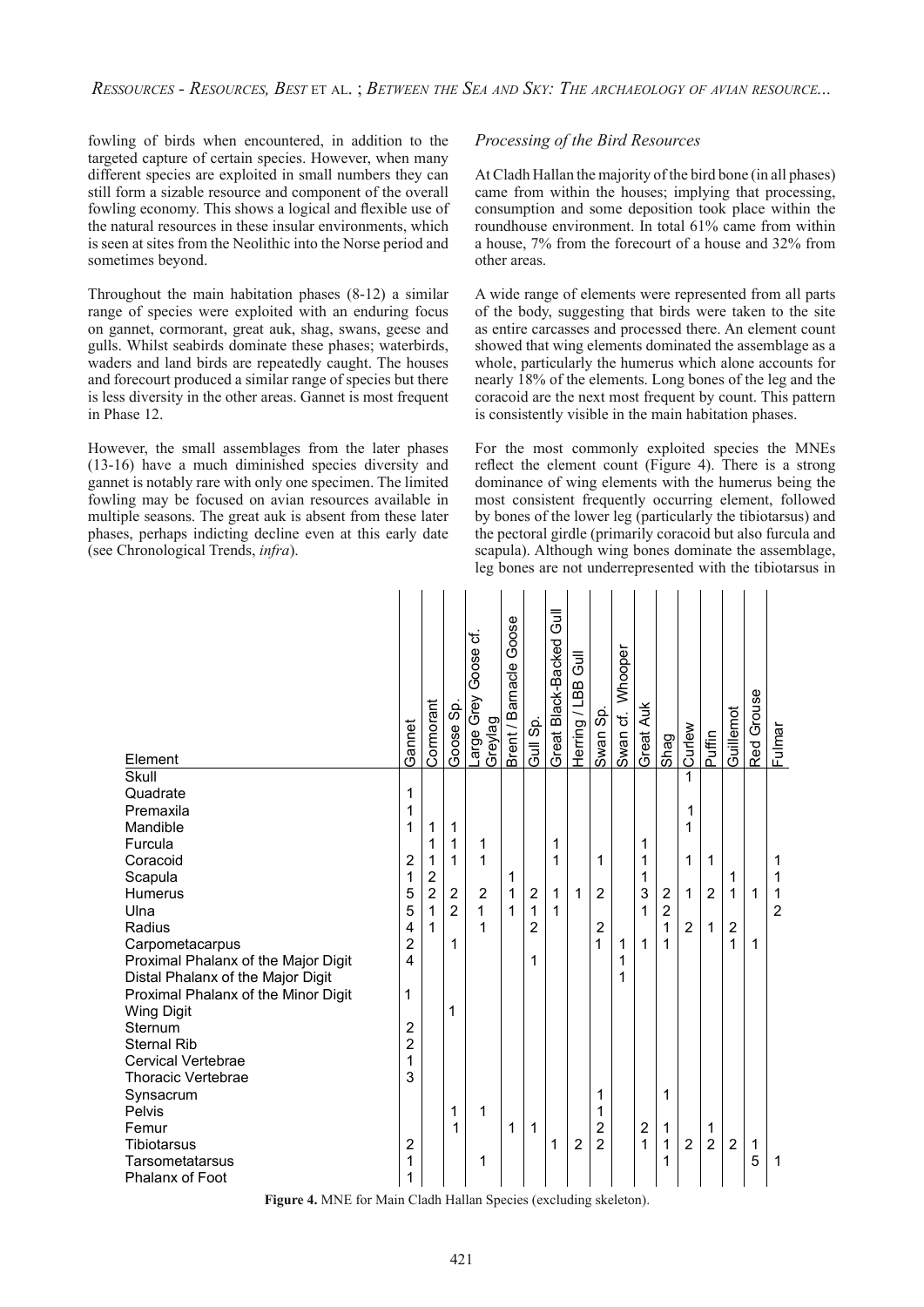particular often being as frequent as the ulna or radius. Skulls and lesser phalanges are fairly rare. There is a lack of sternums, ribs, pelves, synsacra and vertebrae even when fragments in the size categories are considered.

Lower representation of the femur (a meat bearing bone) compared to the abundant tibiotarsus and wing long bones could suggest removal of parts of the bird that were not intended for consumption such as the wings and lower legs. Meat bearing bones of the axial skeleton and the upper leg may have been disposed of differently or subjected to different taphonomic biases such as cooking. The low numbers for axial elements and the femur within the size categories show that their scarcity was not due to identification biases. The preferential survival of the main wing and leg long bones over these elements may be influenced by robusticity and density (bulk density, volume density, cortical thickness etc.) (Bovy 2002, 970- 976; Serjeantson 2009, 153-164). However, the issues surrounding elemental survivorship are complex and often inconsistent, limiting their application here (Bovy 2002, 970-976; Serjeantson 2009, 161-162).

The sieving scale could have limited the recovery of small elements even for larger birds. However the lack of core body elements such as the sternum, pelvis and synsacrum (which survive well at other sites in the vicinity) even for large birds, combined with the presence of phalanges belonging to medium and tiny birds, and a number of small passerine elements from the processed samples suggest that preservation and recovery is not entirely to blame. This again implies that human processing and depositional practices may have helped create this elemental distribution.

#### *Modification Information: Butchery, Burning and Gnawing*

Butchery and burning provide evidence for human processing of the avian resources (Figure 5). Burning was noted on 2% of the assemblage but this low incidence of burning on bird bone is common to other Hebridean assemblages, including Cille Pheadair and Bornais (Best and Cartledge in preparation; Cartledge and Serjeantson 2012, 298).

|                 | Butchered   Burnt | Gnawed |
|-----------------|-------------------|--------|
| Frequency       | 83                |        |
| % of assemblage |                   |        |

**Figure 5.** Taphonomic Characteristics of the Cladh Hallan Assemblage.

Around 17% of the total assemblage showed some form of butchery. This is notably higher than the typical butchery frequencies for comparable avian assemblages such as: 7% Cille Pheadair, 3-8% Shiant Isles (multiple periods), 5% Bornais Mound 1, 5% Bornais Mound 2/2a, and 2% Bornais Mound 3 (Best in preparation; Best and Cartledge in preparation; Best and Mulville 2010, 87-95; Cartledge 2005, 177; Cartledge and Serjeantson 2012, 298). Knife cuts were present on 55 fragments, 24 were worked, and four were worked and had separate knife marks. There were an additional 12 fragments with probable knife cuts. Every phase and location (except house 640 and the northwest area) produced butchered bone, demonstrating that birds modified and consumed by humans ended up in a variety of places.

Butchery marks were present on a diverse range of species, mainly seabirds, but also waders, water birds (e.g. goose), land birds such as the rock/stock dove and possibly on one raptor (Figure 6). The species suggest that birds were being processed for food at all times of the year, with cut marks appearing on breeding species and on winter visitors such as the great northern diver. Two out of the three great northern diver bones were cut implying exploitation for food when other subsistence resources may have been limited. The knife cuts on species such as puffin and curlew show that not just the largest birds were being processed.

|                             |           |                | Knife Cuts         | Possible       |
|-----------------------------|-----------|----------------|--------------------|----------------|
| Species                     | Knife Cut | Worked         | & Separate Working | Knife Cuts     |
| Gannet                      | 14        | $\overline{2}$ |                    | 3              |
| Cormorant                   | 6         | 1              |                    |                |
| Very Large Bird             | 5         | 3              |                    |                |
| Great Auk                   | 4         |                |                    |                |
| Swan Sp.                    | 4         | 1              | 1                  |                |
| Goose Sp.                   |           | $\frac{2}{2}$  |                    |                |
| Great Black-Backed Gull     |           |                |                    |                |
| <b>Great Northern Diver</b> |           |                |                    |                |
| Large Bird                  | 3222      | 1              |                    |                |
| <b>Bird</b>                 |           | $\overline{7}$ |                    | 1              |
| Carrion Crow / Rook         | 1         |                |                    |                |
| Crane                       | 1         |                |                    |                |
| Curlew                      | 1         |                |                    |                |
| Gull Sp.                    |           |                |                    |                |
| Herring / LBB Gull          |           |                |                    |                |
| Lapwing / Godwit            | 1         |                |                    |                |
| Puffin                      |           | 1              |                    |                |
| Red Grouse                  | 1         |                |                    |                |
| Rock / Stock Dove           | 1         |                |                    |                |
| Shag                        | 1         | $\overline{2}$ | $\overline{2}$     | 1              |
| Very / Large Bird           | 1         |                |                    |                |
| Large Duck cf. Mallard      |           | 1              |                    |                |
| <b>Black Guillemot</b>      |           |                |                    | 1              |
| cf. Raptor                  |           |                |                    | 1              |
| Fulmar                      |           | 1              |                    |                |
| Guillemot                   |           |                |                    |                |
| Razorbill / Guillemot       |           |                |                    | 1              |
| Shag / Cormorant            |           |                |                    | 1              |
| Starling                    |           |                |                    | $\overline{2}$ |
|                             |           |                |                    |                |

Figure 6. Cladh Hallan Butchery Counts by Species.

Butchery occurred on a wide range of elements but particularly the humerus (20 fragments) followed by tibiotarsus, radius and ulna. Disarticulating cuts were present, mainly on the proximal ends of humeri suggesting the removal of wings. Cuts were noted mid shaft of some wing elements, implying that meat or feathers were being removed from larger birds' wings (Serjeantson 2009, 130- 144). The mid-shaft of the tibiotarsus was only cut in very sizable birds perhaps suggesting meat removal in these larger species. There are possible butchery marks on the starling wings, implying that the small passerines at the site might be anthropogenic. The axis and furcula of the gannet skeleton were butchered. Even where butchery is present on this individual bird it is still difficult to interpret; it appears that the wings may have been removed and the rest of the body/skeleton disposed of mostly whole.

Eleven fragments with butchery marks were gnawed showing that animals had access to remains after human processing and consumption.

#### *Young Birds as a Resource*

Several species of juvenile bird were present and formed 7% of the assemblage (Figure 7). During the main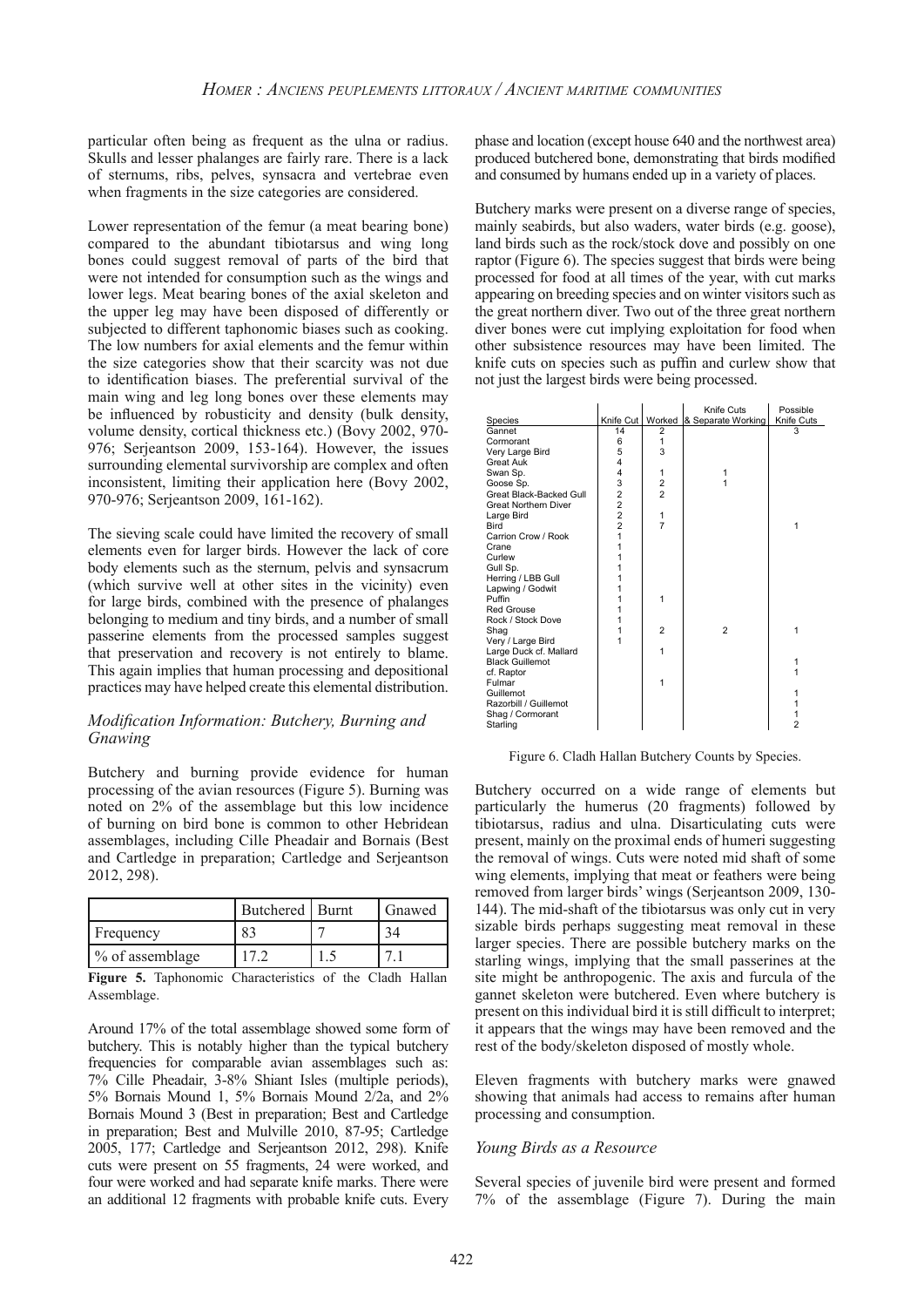

**Figure 7.** Count of Cladh Hallan Juvenile Bird Bone.

occupation phases many of the seabirds were hunted during the spring and summer breeding season. Knife cuts were present on a young gannet, great auk and two large birds indicating consumption of young birds which are good eating and provide valuable dietary fat.

#### **LANDSCAPE USE AND SEASONAL RESOURCES**

The Cladh Hallan assemblage provides a valuable insight into human use of the landscape and their interaction with it at different points of the year. The range of species present shows that avian resources were collected from multiple areas of the landscape and at several points of the year. These different species and habitats suggest that a variety of capture techniques would have been employed. Habitats used include the machair (a fertile plain of sandy, grassy duneland), moorland, inland water, grassland, rocky coasts, shorelines and sea cliffs. Gulls and geese could have been found upon the machair at several times of the year, and ducks and geese around inland water (Heinzel *et al*., 1992, 46-66; Nelson 1980, 118-127). The greylag goose and several of the gulls (particularly lesser black-backed and herring gull, but also and great blackbacked gull), may have ground nested on the machair, a possibility supported by the juvenile species (Cartledge and Serjeantson 2012, 232; Heinzel *et al.,* 1992, 150). The cormorant and shag could have been found on the rocky areas of coastline year round, with cormorants sometimes coming inland. Many small waders such as the golden plover populate muddy shores and marshes, while birds such as the curlew favour moors, sand dunes and damp grassland (Best and Cartledge in preparation; Heinzel *et al.,* 1992, 32, 122 and 138).

Burrow nesting species such as the puffin, Manx shearwater and shelduck may have made their nests in the machair. It is likely that these birds were captured in the burrow when more easily accessible (Nelson 1980, 118-127). Land birds such as the red grouse, carrion crow/rook, rock/ stock dove and the raptors could have been found in open country, heather moors, rocky cliffs and agricultural land. Certain species such as the now extinct flightless great auk could physically only access certain locations such as gently sloping rocky shores where it bred. Although habitat preferences could have changed, even very broad categories can testify to the variety of habitats exploited: land bird, seabird, water bird and waders.

The juveniles do not just inform upon seasonality but allow further insight into habitat use by implying that nesting sites were harvested. Some eggshell was recovered suggesting that breeding sites were visited at multiple times

to collect eggs and young birds. Certain species (such as the gannet) will lay again if their egg is taken (Maclean 1992, 92; Serjeantson 2001, 51). This means a multiple harvest could be reaped, increasing the total number of eggs laid and making the young mature and fledge at different times. This would increase the period in which birds and eggs could be eaten fresh while ensuring enough young birds survive to maintain the population. Logical summer exploitation of breeding birds was important, however this was part of a year round fowling calendar.

Several of the species identified are winter visitors. The great northern diver, the black geese (Brent and Barnacle) and whooper swan today return to Britain for the winter. The curlew gathers around the coast for the winter (Heinzel *et al.,* 1992, 138; Hull 2001, 175-176). Wintering birds (and resident species) could have provided fresh meat and valuable dietary fat and oil at a time of the year when other resources may have been limited. In liminal, marginal island landscapes the wild avian resources could have been more than a valuable dietary and economic addition: a buffer that could prevent disaster in times of need.

# *Focused Fowling*

For investigating landscape use and seasonality at Cladh Hallan the domination of the assemblage by gannets is a particularly interesting feature. The gannet is one of the birds most commonly exploited in large numbers across Scottish island sites geographically and temporally. Today there is no suitable habitat on South Uist for cliff nesting seabirds that only come to land to breed, such as the gannet, razorbill and guillemot (Cartledge and Serjeantson 2012, 227; Serjeantson 2001, 44 and 46-48). Despite this gannets were also prominent at Norse Cille Pheadair and Iron Age Dun Vulan (with guillemot also being very numerous at the latter) (Best and Cartledge in preparation; Cartledge and Grimbly 1999, 283-287). The high proportion of gannets at Cladh Hallan suggests a number of possible scenarios: either that the surrounding environment was different enough to support them, that they bred more widely in the past, that the birds were caught at sea, or that they were captured beyond the immediate vicinity of Cladh Hallan. Sites with only a few gannet bones could suggest a small population breeding locally, however at sites where gannets are dominant or very numerous, trips may have been made to catch them at breeding colonies further afield. The juvenile gannet at Cladh Hallan does suggest capture at a breeding site.

The gannet is one of the most greasy, fatty birds and this combined with its size and colony based breeding habits may have made it worth particular fowling effort (Maclean 1992, 68, 98-103). Even today the men of Ness on Lewis travel to the rock of Sula Sgeir annually to catch and preserve the nearly mature youngsters. These are called "guga" and are considered a delicacy. The gannet was a staple food source for the population of St Kilda (an island group 41 miles west of the Outer Hebrides) into the 19th century AD. The fat and oil from gannets and fulmar were used by the St Kildans as a nourishing dietary addition (Maclean 1992, 68, 98-103). Its value to past populations should therefore not be underestimated.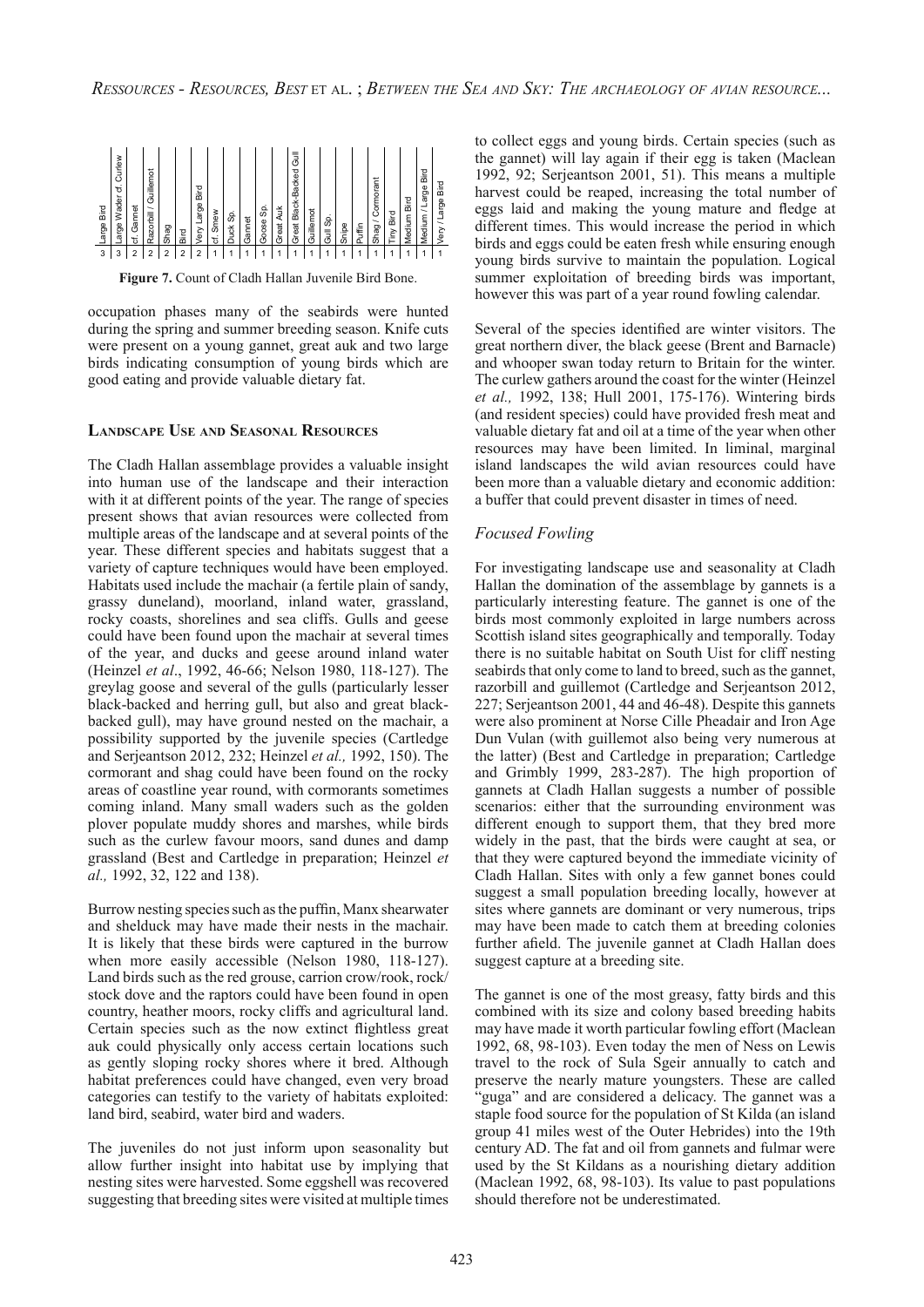#### **CHRONOLOGICAL TRENDS IN DISTRIBUTION**

One species identified at Cladh Hallan which may have had a different breeding pattern in the past is the fulmar. It occurs consistently in moderate numbers in assemblages from the Mesolithic into the Norse period. Today the fulmar only comes ashore to breed (being otherwise highly pelagic), however it may be present at this site for much of the year and only absent for around three months in the autumn/winter (Maclean 1992, 92-94). There are reasonable numbers at Cladh Hallan (perhaps not enough for a dedicated fowling trip) including a possible juvenile. Three sub-adult bones from Norse Cille Pheadair show that young birds were in the vicinity of the site in this later period, or had been brought there. Unless these birds were being taken at sea or at breeding grounds further afield this could suggest a wider past breeding distribution, prior to the 19th century expansion of its historically constricted breeding range.

The great auk is fairly numerous in the Cladh Hallan assemblage and the juvenile specimen shows exploitation of this flightless species when it came ashore to breed. However, the presence of great auk in the archaeological record suffers a notable decline by the Late Iron Age and Early Norse period, and unsustainable over-exploitation appears to have been a factor in its decline and eventual extinction. These large birds only came ashore to breed but being flightless it was easy prey and provided a lot of meat per kill. It laid a solitary egg and if this was taken or lost it could not lay again (Serjeantson 2001, 48-51).

In the Neolithic the great auk is exploited at a range of sites including the Knap of Howar and Tofts Ness on Orkney (Serjeantson 2001, 48; 2010, 147). On South Uist it is quite frequent at Cladh Hallan and is present in the Iron Age at Hornish point and Bornais, but is completely absent from Norse Bornais (Best in preparation; Cartledge 2005, 145; Cartledge and Serjeantson 2012, 195 and 227; Serjeantson 2003, 151). At Iron Age Dun Vulan the great auk has the highest NISP, and even when the partial skeleton is excluded it still dominates the assemblage by MNI and has a high NISP. However, it is decreasing by the latest Iron Age layers and absent from the later deposits (Cartledge and Grimbly 1999, 282-288). It is entirely absent from Norse Cille Pheadair (Best and Cartledge in preparation). On neighbouring North Uist at the Udal it is frequent in the Beaker and Bronze Age levels, quite common in the Early and Middle Iron Age, but has declined by the Late Iron Age and is absent in the Norse period onwards (Finlay 1984, 177; Serjeantson 1988, 218-224; 2001, 48). From the Late Iron Age at the Udal the assemblage is dominated by gannet, while domestic fowl also become prominent. This temporal increase in gannet and domesticates is a reoccurring pattern also seen at sites such as Cille Pheadair. An increased focus on waterfowl such as geese or ducks also appears to be present at sites from the Norse period.

#### **BEYOND FOOD**

The birds exploited at Cladh Hallan provided more than dietary products. The assemblage contained 28 worked bird bones most of which came from large birds

including gannet, gulls, shag and cormorant. Wing bones such as the ulna and humerus were most often selected for working due to their strength, size and shape. The number of worked bird bones is high compared to other analogous sites, which may suggest a degree of resource maximisation. Awl-like points were the most commonly occurring form with 22 examples (Figure 8). These points were in themselves varied with some being very thin and sharp and others of more broad form. Several exhibited high polish indicative of use. The worked material also included a complete swan humerus with extensive polish on the shaft which may have been an unfinished prepared shaft, or polished during use.



Figure 8. Awl-like Object with Shaped Point.

The butchery marks also show that avian exploitation was not entirely food orientated. The knife cuts upon the proximal phalanx of the major digit of a carrion crow/ rook are indicative of feather removal (Serjeantson 2009, 138; Powell pers. com.). This specimen proves that the corvid bones were anthropogenic and suggests that feather collection may have been an additional resource and reason for fowling. Feathers are a versatile product which can be used for decoration, insulation, fletching etc. and also may have symbolic or ritual uses.

Collecting, working and using these avian products and objects can contribute to complex relationships connecting people with the bird resources they were utilising. These relationships and associations can take many forms. The skill needed to catch certain birds may have resulted in successful fowling providing prestige. The birds themselves could have formed an intrinsic part of life in the Scottish islands with their movements, arrivals and departures being a valuable indication of weather, time of year, or even where fish were likely to be caught.

Finally, one bone of particular interest is the eagle talon found in one of the houses. Species such as this might not have been eaten and could have been killed for their feathers and talons, or to protect livestock (Serjeantson 2010, 151-153). It is also worth considering the ritual aspects of avian-human relations, as could be implied by the inclusion of white-tailed sea eagle bones in Neolithic tombs such as the Point of Cott Westray, and also at Isbister where they were deposited 1000 years after construction (Pitts 2006; Serjeantson 2010, 152). Perhaps the mobility of birds between land and over sea bore associations of movement between life and death.

#### **CONCLUSION**

In conclusion Cladh Hallan exemplifies the valuable role that avian resources may have played in Scottish island landscapes and how their presence or absence at certain times of the year dictated use. A focus on breeding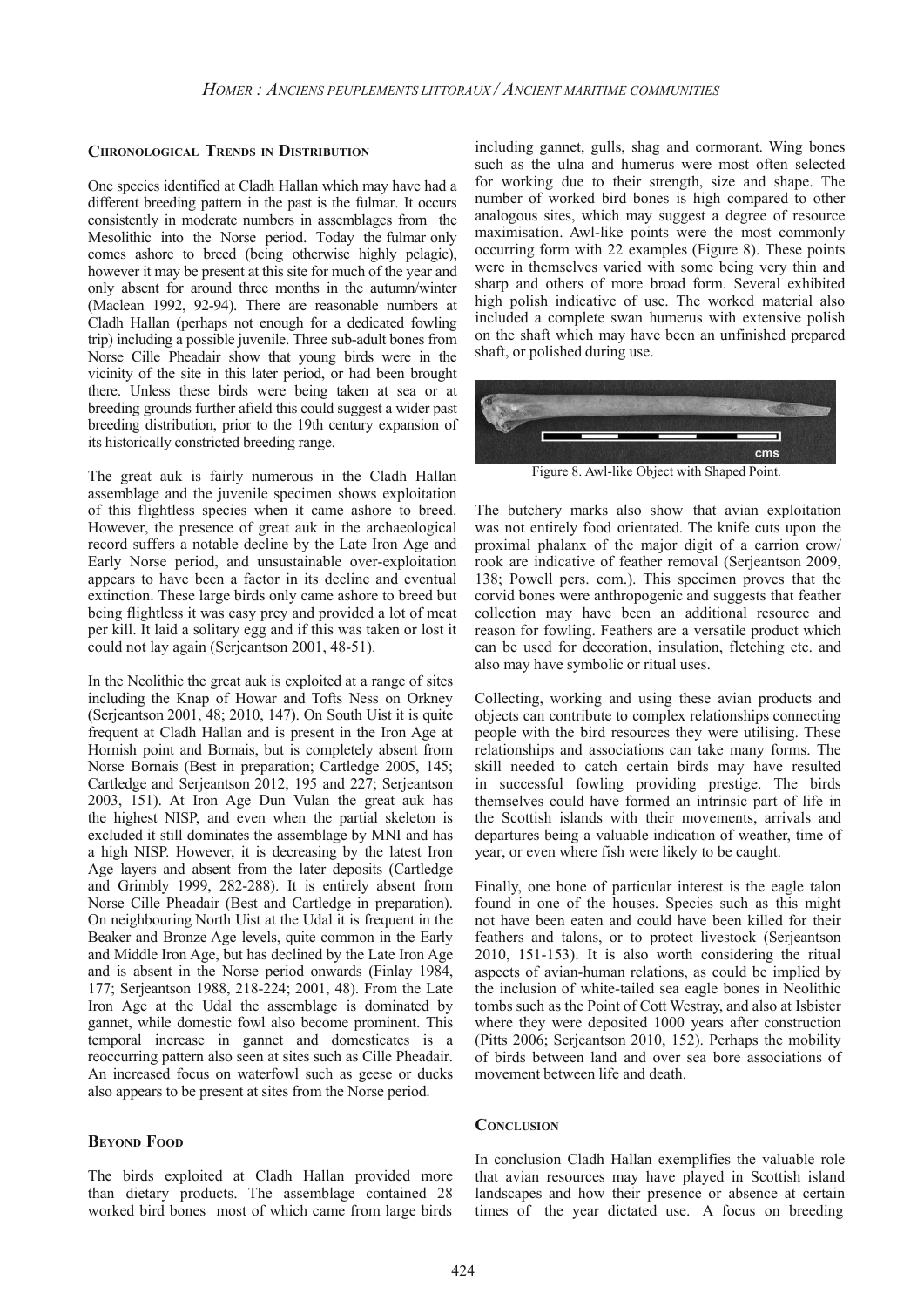seabirds in the summer months has been identified alongside the use of resident species and winter visitors. The focused and diverse nature of fowling has also been explored. The decline of the great auk and changes in past bird populations have been examined and avian-human relationships investigated. It has been shown that a variety of habitats and areas of the landscape were used, and a number of techniques needed to catch the birds. This paper has also demonstrated that birds may have been acquired from beyond the immediate vicinity of a site.

#### **ACKNOWLEDGEMENTS**

Our thanks go to Adrienne Powell for initial work on the assemblage and assistance with identification, Dale Serjeantson for provision of data and feedback, John Morgan for help with the photography, and Southampton University Archaeology department for access to additional reference material. The authors are very grateful to Ian Dennis who drew Figure 1. Julia Best would like to thank the AHRC (Arts and Humanities Research Council) who provided funding for her research.

#### **BIBLIOGRAPHY**

- Ayres, K., Ingrem, C., Light, J., Locker, A., Mulville, J. and Serjeantson, D. 2003. Mammal, bird, and fish remains and oysters. In A. Hardy, A. Dodd and G. D. Keevill (eds.), *Aelfric's Abbey: Excavations at Eynsham Abbey, Oxfordshire 1989-92*, 341-432. Oxford, Oxford Archaeology.
- Best, J. in preparation. The Bird Bone. In N. Sharples (ed.), *A Norse Farmstead in the Outer Hebrides. Excavations at Mound 2 / 2A, Bornais, South Uist.* Oxford, Oxbow Books.
- Best, J. and Mulville, J. 2010. The Fowling Economies of the Shiant Isles, Outer Hebrides: Resource exploitation in a marginal environment. In W. Prummel, J. T. Zeiler and D. C. Brinkhuizen (eds.), *Birds in Archaeology.* Proceedings of the 6th Meeting of the International Council for Archaeozoology Bird Working Group, Groningen, 23-27 August 2008, 87- 96. Groningen - Eelde, Groningen University Library - Barkhuis.
- Best, J. and Cartledge, C. in preparation. The Bird Bone. In M. P. Pearson, H. Smith, J. Mulville and M. Brennand (eds.), *Cille Pheadair: A Norse Period Farmstead on South Uist*. Oxford, Oxbow books.
- Best, J. and Powell, A. in preparation. The Bird Bone. In M. P. Pearson, J. Mulville and H. Smith (eds.), *Cladh Hallan, Sheffield Environmental and Archaeological Research Campaign in the Hebrides,* Volume 8. Sheffield, Sheffield Academic Press.
- Bovy, K. M. 2002. Differential avian skeletal part distribution: Explaining the abundance of wings. *Journal of Archaeological Science* 29 (9), 965-978.
- Cartledge, J. 2005. Bird Bone. In N. Sharples (ed.), *A Norse Farmstead in the Outer Hebrides: excavations at Mound 3, Bornais, South Uist*, 41, 145 and 177. Oxford, Oxbow Books.
- Cartledge, J. and Grimbly, C. 1999. The Bird Bone. In M. P. Pearson and N. Sharples (eds.), *Between land and sea: Excavations at Dun Vulan, South Uist*, 282-288. Sheffield, Sheffield Academic Press.
- Cartledge, J. and Serjeantson, D. 2012. Bird Bone: Resource Exploitation, the consumption of birds and discussion of the assemblage in its regional context. In N. Sharples (ed.), *A Late Iron Age Farmstead in the Outer Hebrides. Excavations at Mound 1, Bornais, South Uist.* 195-196, 227, 232-233, 298-299 and 342- 343. Oxford, Oxbow Books.
- Cohen, A. and Serjeantson, D. 1996. *A Manual for the identification of bird bones from archaeological sites.* London, Archetype Publications.
- Finlay, J. 1984. *Faunal Evidence for Prehistoric Economy and Settlement in the Outer Hebrides to c. 400 AD.*  Unpublished PhD thesis, University of Edinburgh.
- Heinzel, H., Fitter, R. F. and Parslow, J. 1992. *Collins Pocket Guide: Birds of Britain and Europe with North Africa and the Middle East*. London, Harper Collins Publishers.
- Hull, R. 2001. *Scottish Birds: Culture and tradition*. Edinburgh, Mercat Press.
- Ingrem, C. in preparation. The Fish Bone. In M. P. Pearson, J. Mulville and H. Smith (eds.), *Cladh Hallan,*  **Sheffield Environmental and Archaeological Research** *Campaign in the Hebrides, Volume 8. Sheffield,* Sheffield Academic Press.
- Maclean, C. 1992. *Island on the Edge of the World: The Story of St Kilda*. London, Tom Stacey Limited.
- Marshall, P., Pearson, M. P. and Cook, G. 2010. *Cladh Hallan Scientific Dating.* Unpublished Report.
- Mulville, J. in preparation. The Mammal Bone. In M. P. Pearson, J. Mulville and H. Smith (eds.), *Cladh*  Hallan, Sheffield Environmental and Archaeological *Research Campaign in the Hebrides,* Volume 8. Sheffield, Sheffield Academic Press.
- Nelson, B. 1980. *Seabirds: Their biology and ecology*. London, Hamlyn House.
- Pearson, M. P., Sharples, N. and Symonds, J. 2004. *South Uist: archaeology and history of a Hebridean island*. Gloucester, Tempus Publishing Limited.
- Pearson, M. P., Chamberlain, A., Craig, O., Marshall, P., Mulville, J., Smith, H., Chenery, C., Collins, M., Cook, G., Craig, O., Evans, J., Hiller, J., Montgomery, J., Schwenninger, J. L., Taylor, G. and Wess, T. 2005.